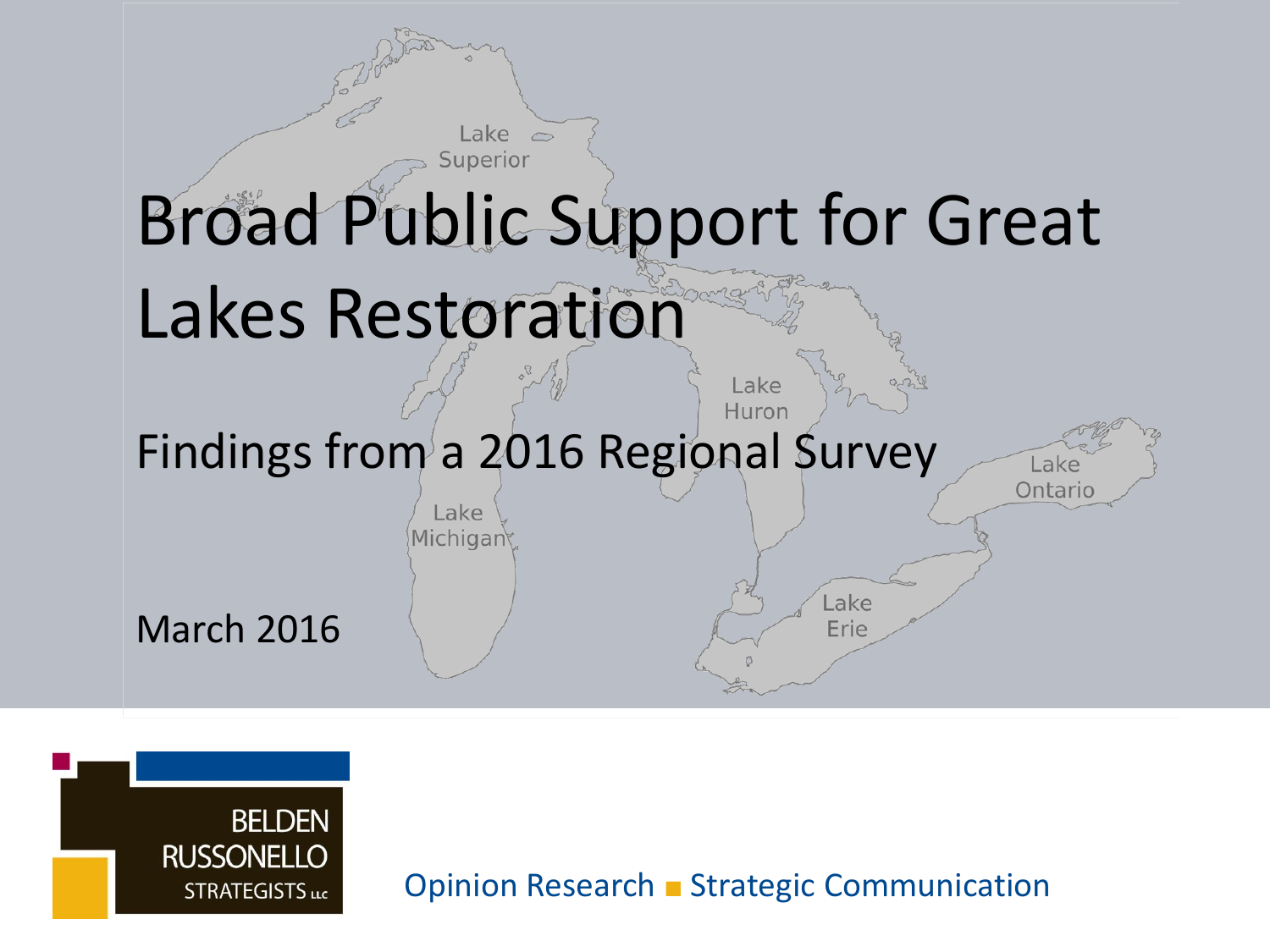## We conducted a representative survey of residents of the Great Lakes region.

Survey Details:

- Belden Russonello Strategists, LLC conducted the study for the National Wildlife Federation
- $N=1,535$  adults in MN, WI, IL, IN, MI, OH, Erie County PA and NY outside the New York Metropolitan Area
- $\blacksquare$  Interviews conducted by live interviewers on landline and cell phone from random digit dial (RDD) sample
- February 5-18, 2016
- Margin of sampling error +/- 2.5 percentage points and 95% confidence level

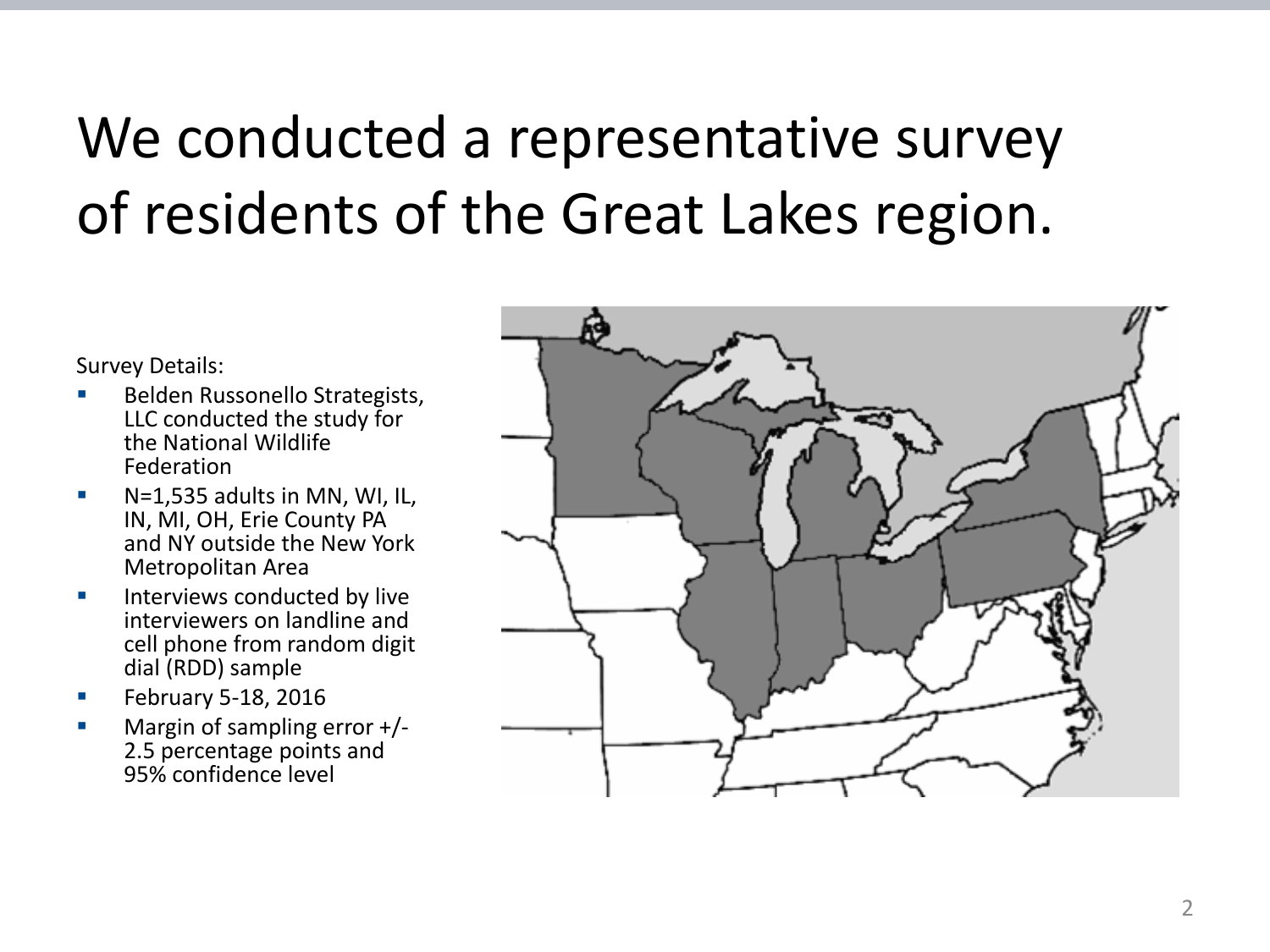## A broad majority of the region supports Great Lakes restoration funding.

After hearing that… "Over the last six years, the U.S. federal government has spent over 300 million dollars a year to improve the condition of the Great Lakes by cleaning up toxic waste and bacteria, reducing runoff pollution from cities and farms, and protecting and rebuilding wetlands" …over eight in ten support continued funding

**Should the federal government continue or reduce funding for Great Lakes restoration?**

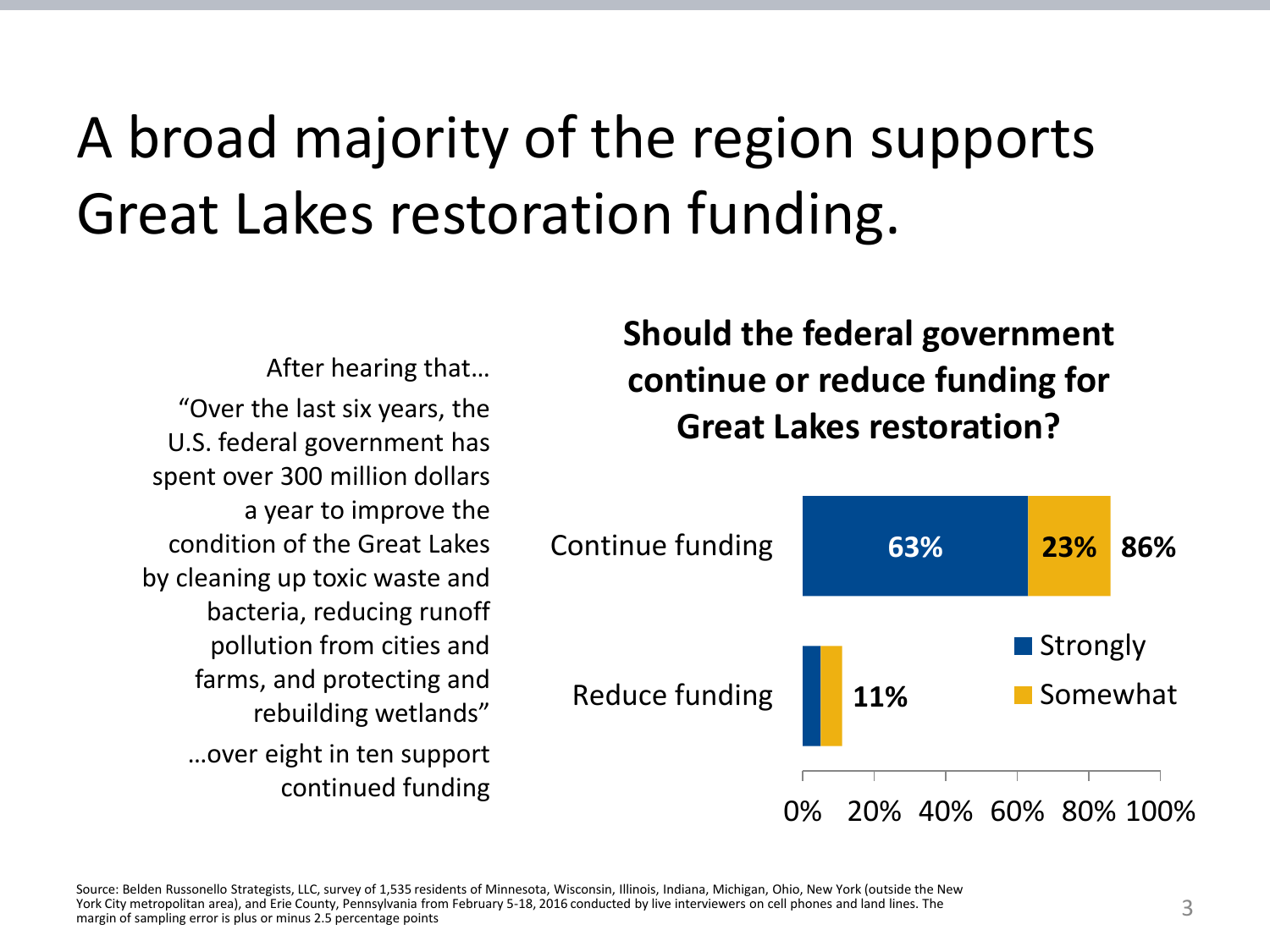## Enthusiasm for Great Lakes restoration is bipartisan.

Large majorities of Democrats, Republicans, and independents all support the federal government continuing to invest in Great Lakes restoration, with over half of each group saying they "strongly" support continuing restoration funding without cuts.

#### **Support for continued restoration funding by party**

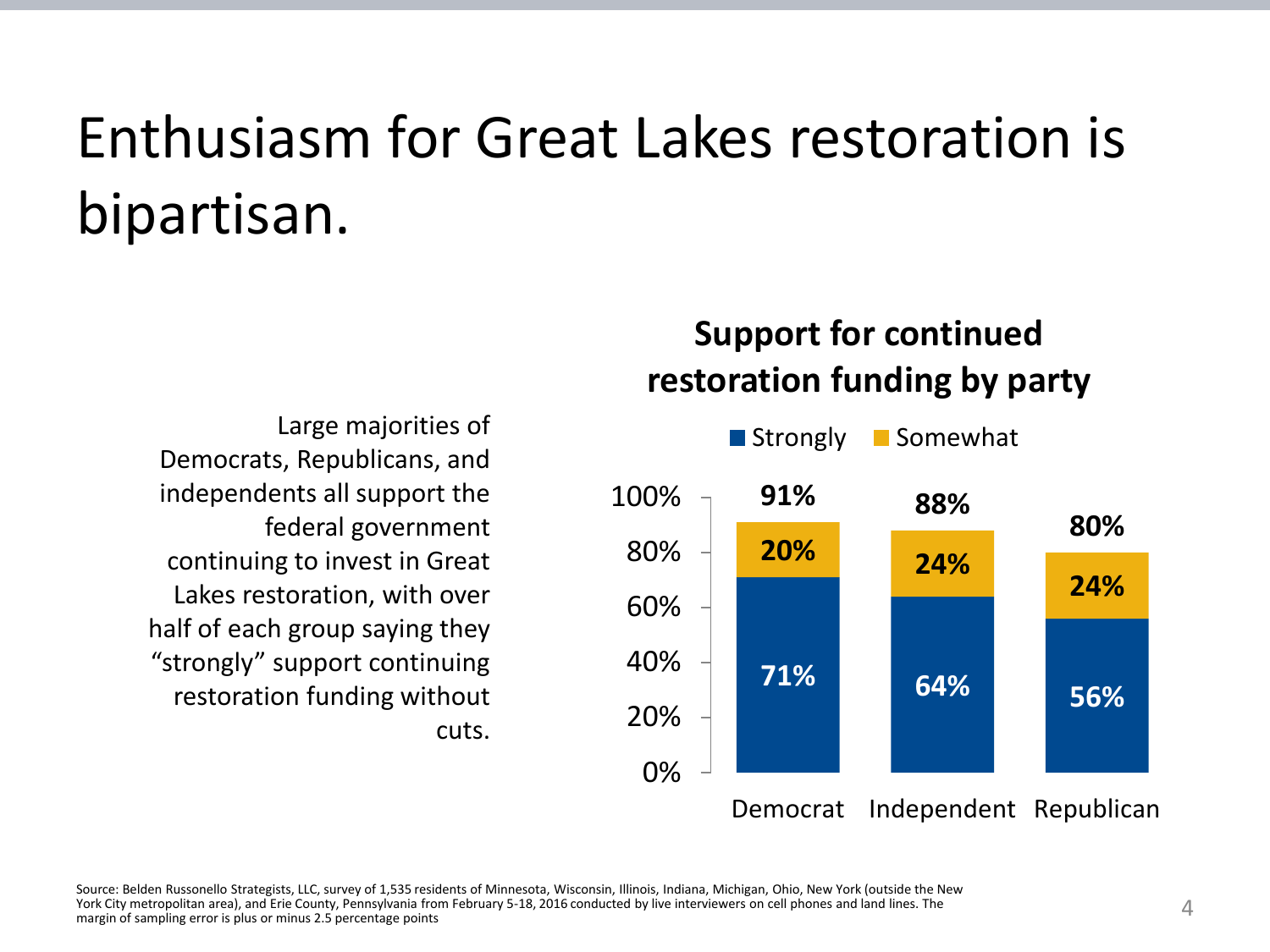## Examples of restoration projects are seen as good uses of tax dollars.

The survey presented three "examples of how federal tax dollars have been spent on improving the Great Lakes" and asked residents to rate them as excellent, good, fair, poor, or very poor uses of federal tax dollars. Majorities rate all three as highly positive uses of federal money.

| <b>Example project</b>                                                                                                                                                         | % "excellent/<br>good" |
|--------------------------------------------------------------------------------------------------------------------------------------------------------------------------------|------------------------|
| Cleaned up toxic contamination such as<br>mercury from the mouth of the Ashtabula<br>River near Cleveland, Ohio, which has made<br>the area safe for fishing and boating again | 81%                    |
| Restored a native dune habitat at a Lake<br>Michigan beach north of Chicago, which<br>improved water quality and allowed the<br>beach to remain open for swimmers              | 76%                    |
| Removed concrete along the banks of the<br>Kinnickinnic River in Milwaukee, Wisconsin,<br>and replaced it with natural vegetation                                              | 71%                    |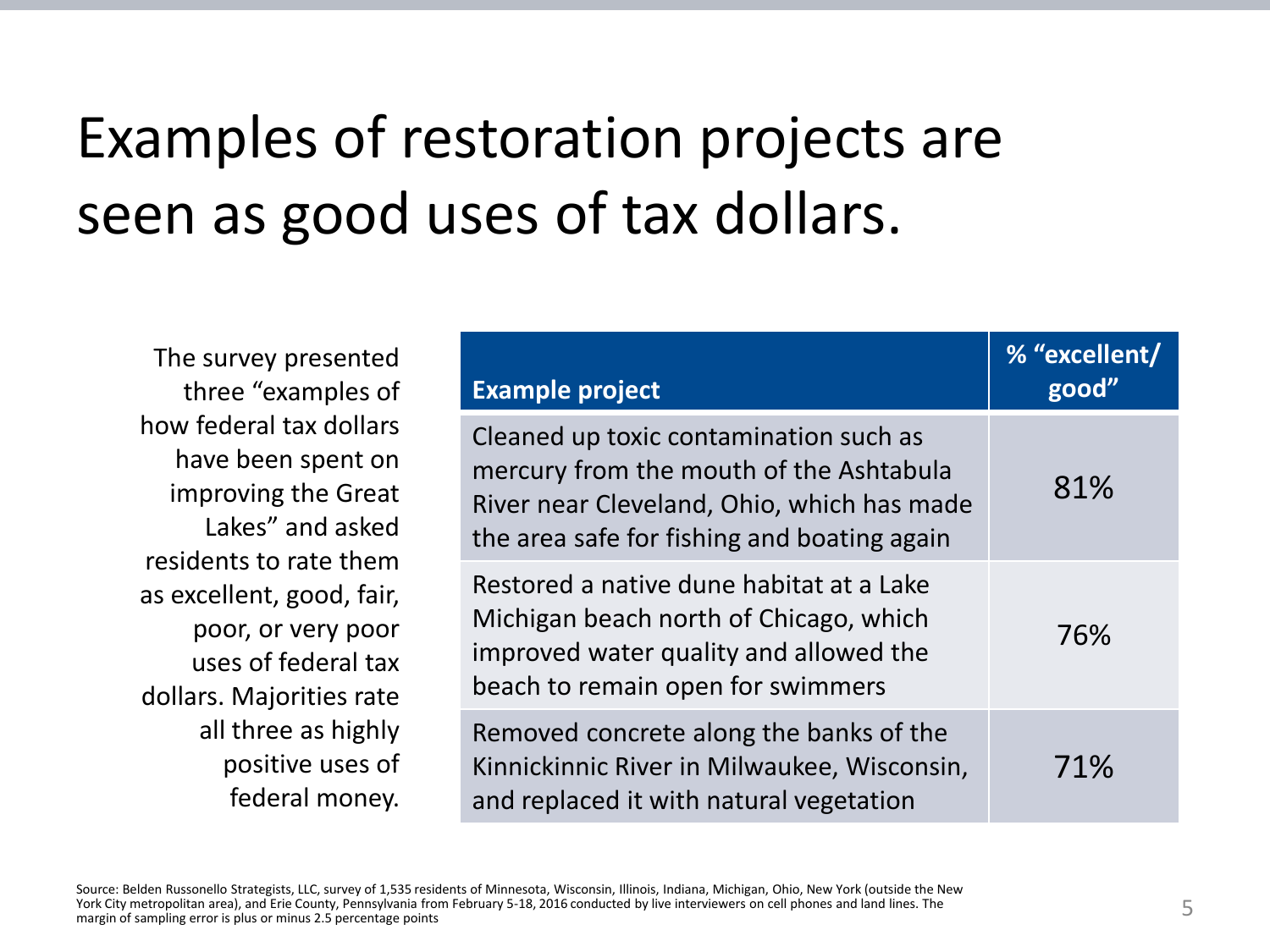## Problems the public sees as most serious include toxic pollution and sewage.

#### **Concern about problems in Lakes**

Prompted with a series of threats to the Great Lakes, residents express high levels of worry about all of them, with large majorities very or somewhat concerned. "Bacteria from untreated sewage" and "toxic pollutants such as mercury" are viewed as especially concerning.

| ■ Very concerned                    | ■ Somewhat concerned |     |          |
|-------------------------------------|----------------------|-----|----------|
| Bacteria from untreated<br>sewage   | 53%                  | 28% | 81%      |
| Toxic pollutants such as<br>mercury | 50%                  | 29% | 79%      |
| Invasive species like Asian<br>Carp | 44%                  | 32% | 76%      |
| Toxic algae blooms in the<br>Lakes  | 42%                  | 36% | 78%      |
| Polluted run-off from<br>farms      | 36%                  | 34% | 70%      |
|                                     | 0%<br>40%<br>20%     | 60% | 80% 100% |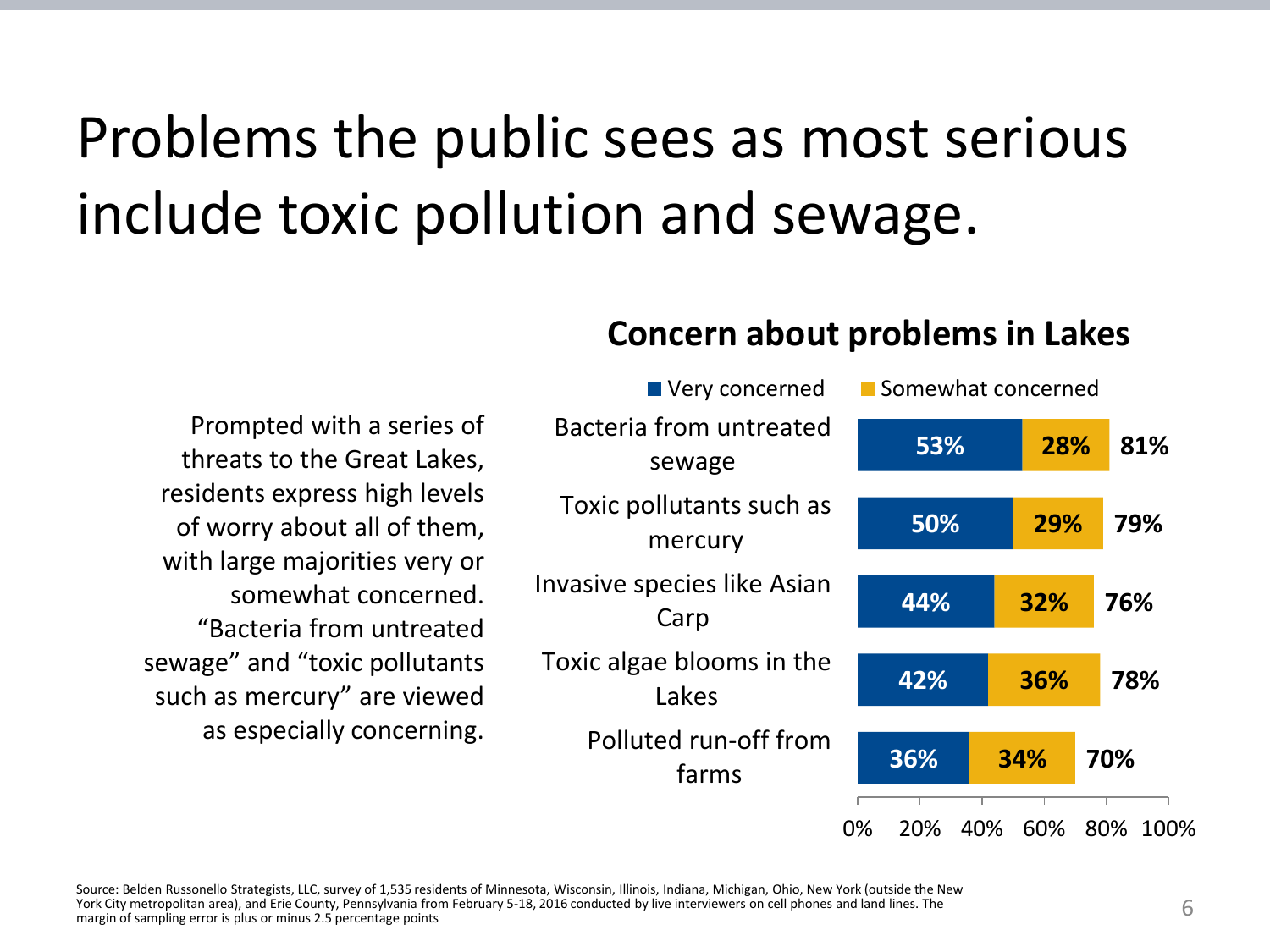## Restoration could be an important factor in Congressional elections.

#### **If member of Congress voted for cuts to restoration programs**

*Among registered voters, N=676*

A majority of registered voters (58%) across the region would be *less likely* to support a member of Congress who "voted to cut the funding for Great Lakes restoration" while only 11% would be more likely to support such a candidate.

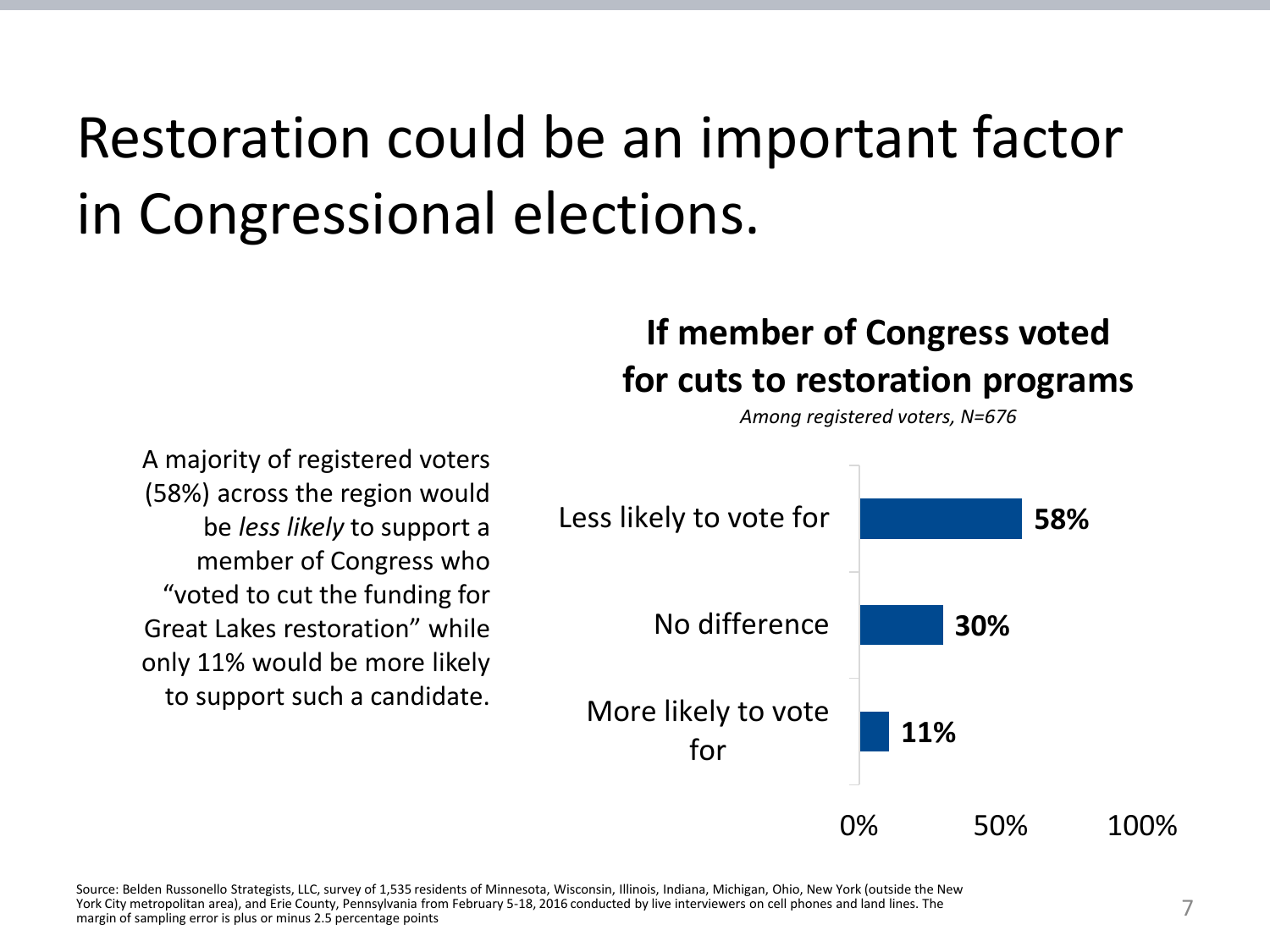## And has the potential to be a voting issue in the Presidential election as well.

#### **If a presidential candidate support cuts to restoration**

#### **programs…**

*Among registered voters, N=691*



If a candidate for President "promised to cut the funding for Great Lakes restoration," a majority of registered voters would be less likely to support that person.